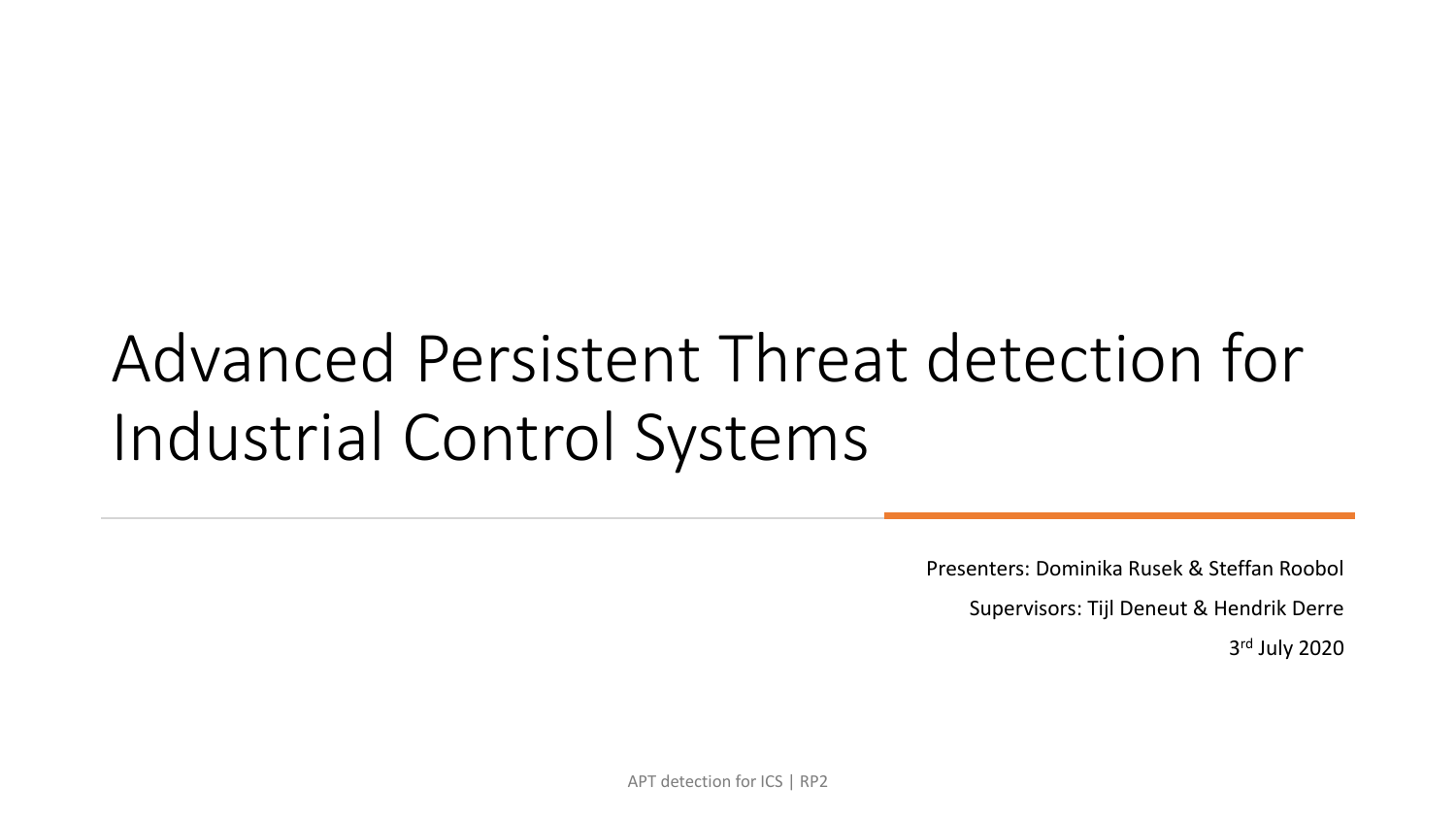# Why Industrial Control Systems?

- ICS = control systems, instrumentation used to automate/operate processes
- Energy grids, bridges, airports, manufacturing
- Strategic significance, potential serious consequences
- Rise in targeted attacks (APT) on ICS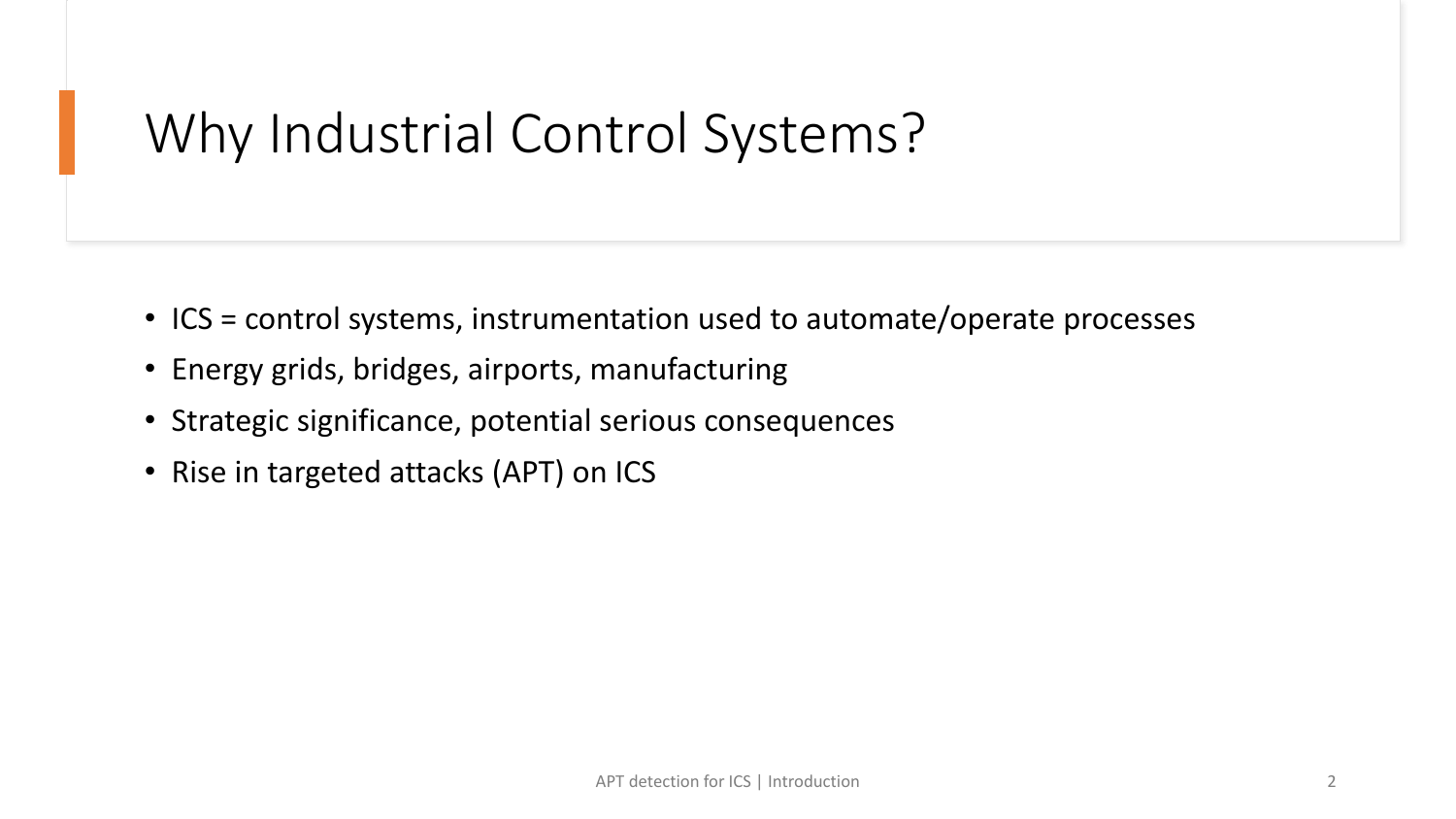# Security in ICS

- Main ICS focus is safety, security very often not build in
- Vulnerability management proves difficult
- Monitoring:
	- Lack of visibility in the events on the network (81% according to Dragos)
	- IT monitoring not sufficient ICS specific protocols
	- Commercial solutions available, but pricy
	- Scarce open-source solutions
- Research project at IC4

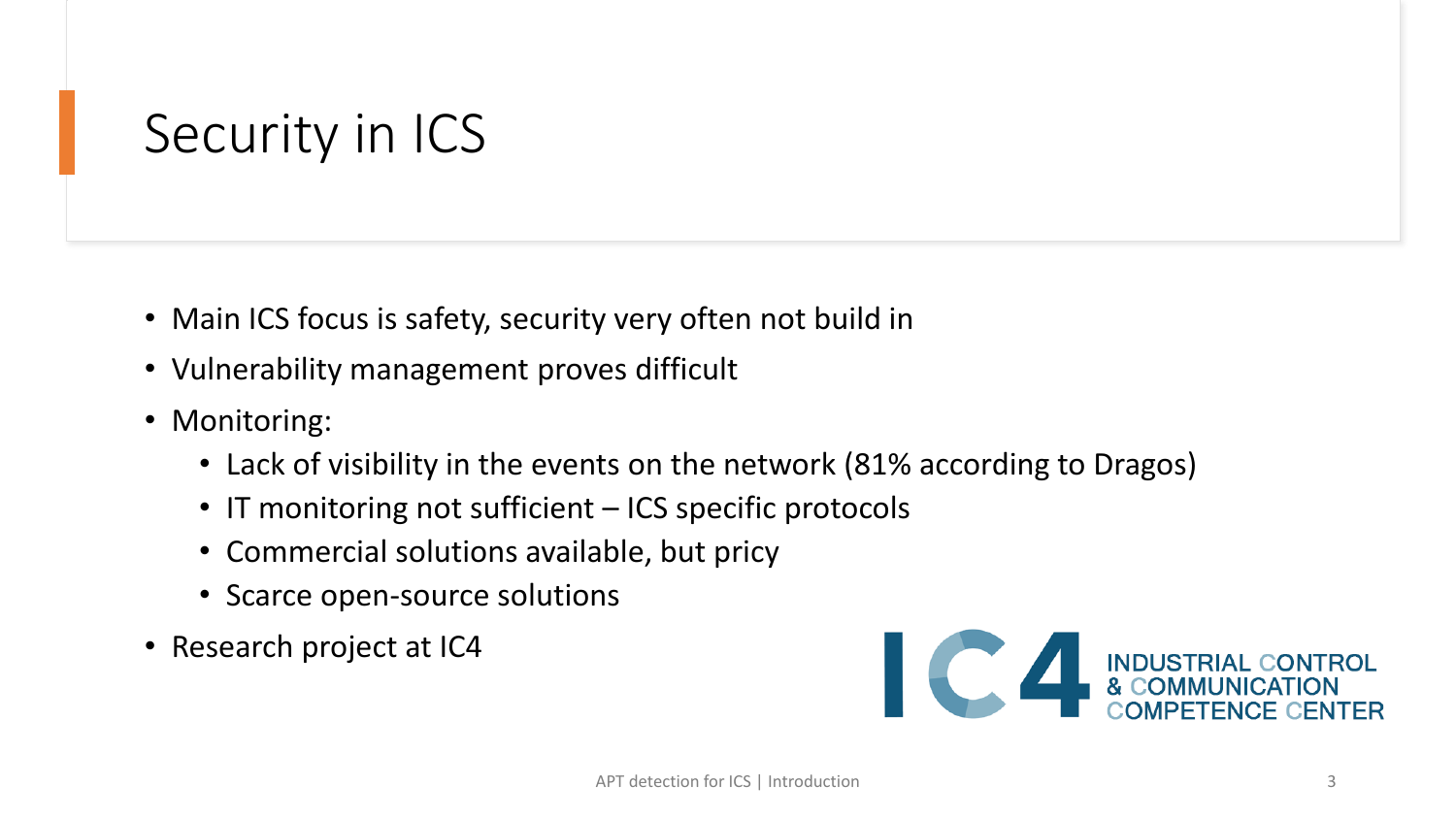### Research question

How can network analysis be used to discover the potential presence of Advanced Persistent Threats (APT) in Industrial Control Systems (ICS)?

- What are the network-based attack techniques used by APT groups documented in the ICS Mitre ATTACK framework?
- How can existing monitoring solutions be improved upon to automate the detection of APT techniques in ICS network?
- How can the detected techniques be mapped to the ICS Killchain to recognize the stage of adversary campaign?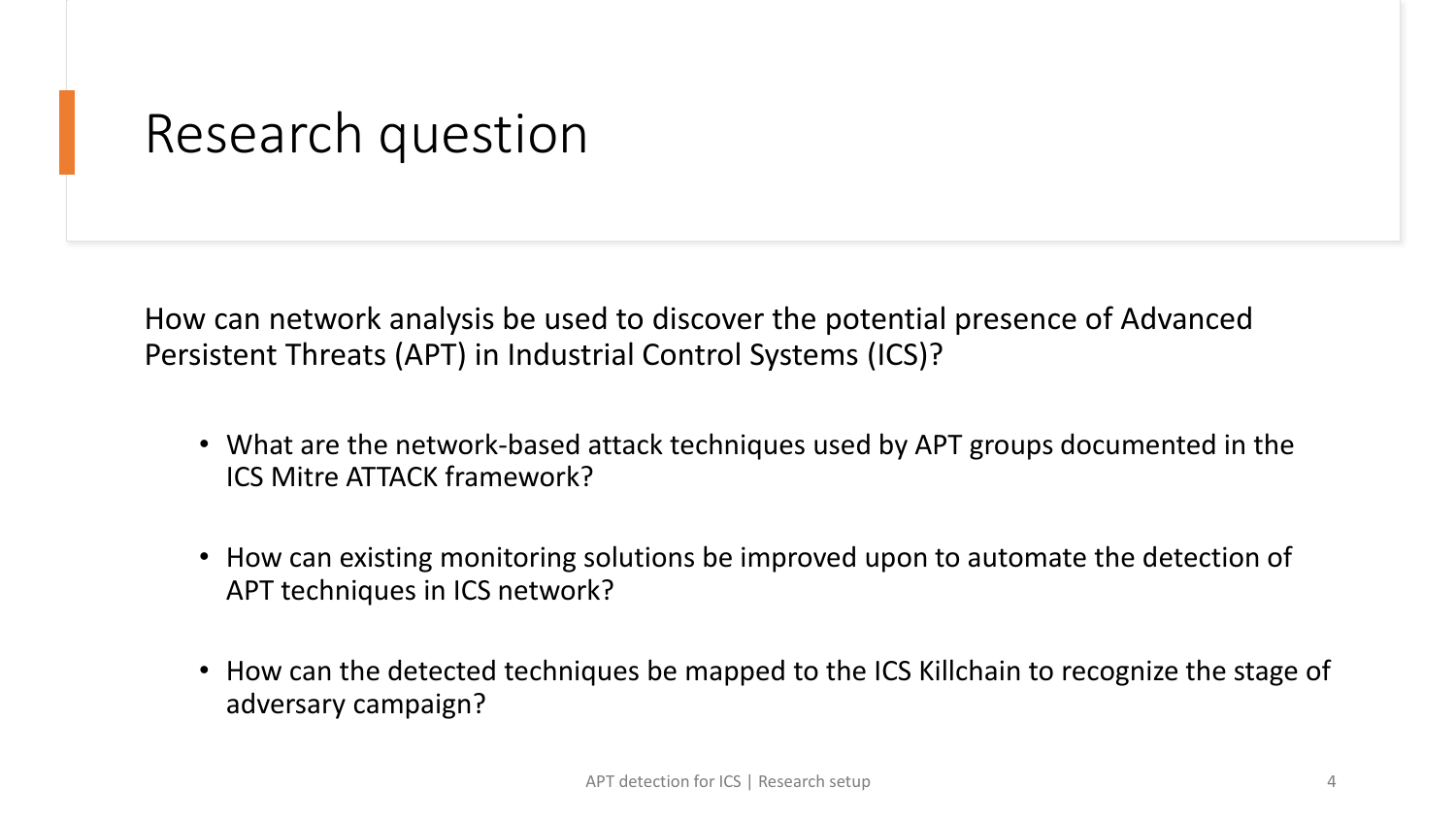# Background - ICS Mitre ATT&CK

- Published in January 2020
- ICS specifics techniques
- Insights about adversary behaviours
- 23 selected network-based techniques

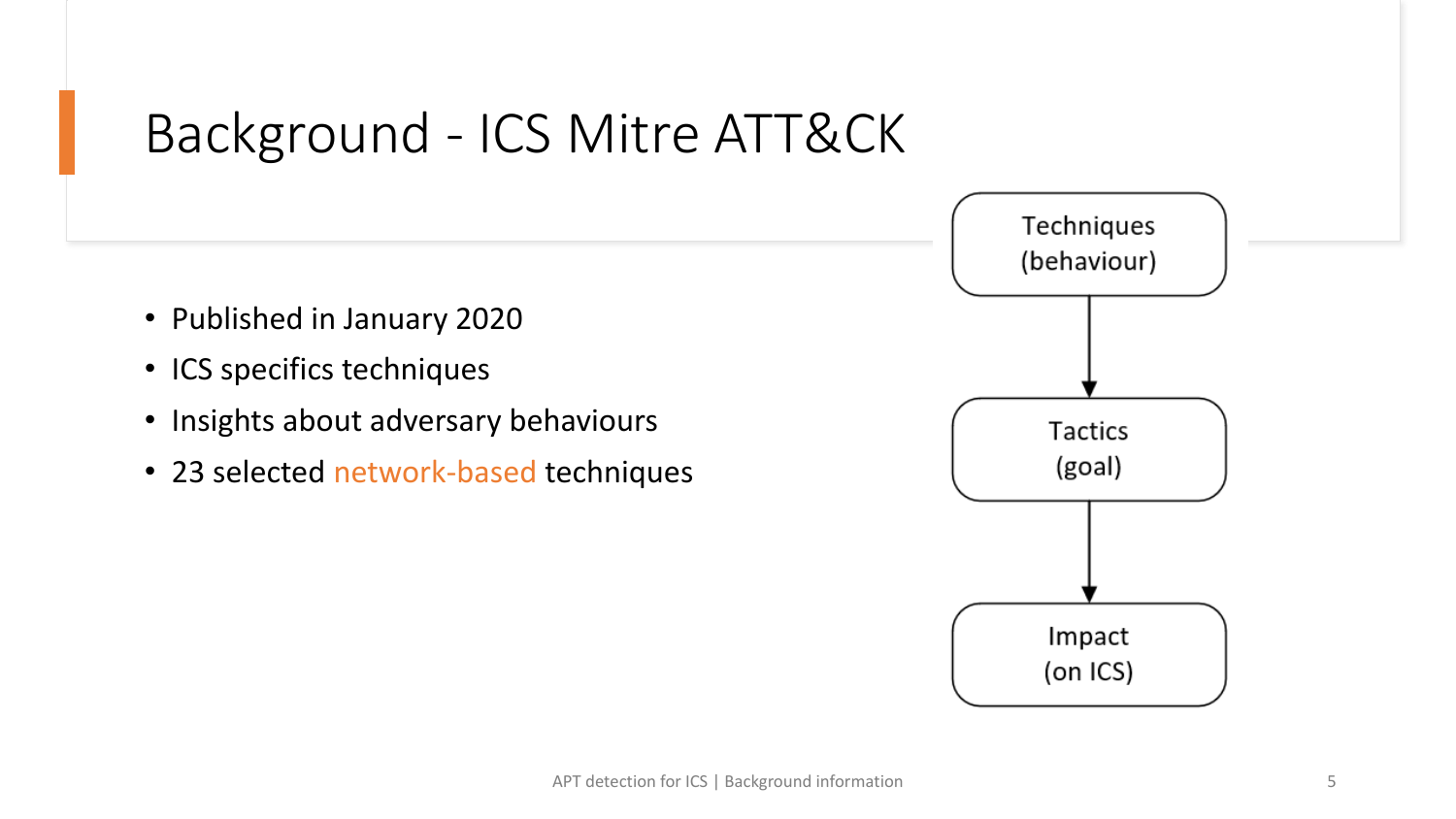# Background - ICS Killchain

- Stage 1
	- Cyber intrusion, management & enablement, sustainment, entrenchment, development & execution
	- Gaining knowledge and persistence
- Stage 2
	- Attack development & tuning, validation, ICS attack
	- Inflicting damage to control systems
- Not all adversaries reach Stage 2 capabilities
- Knowledge where adversary is in the killchain, helps with appropriate response actions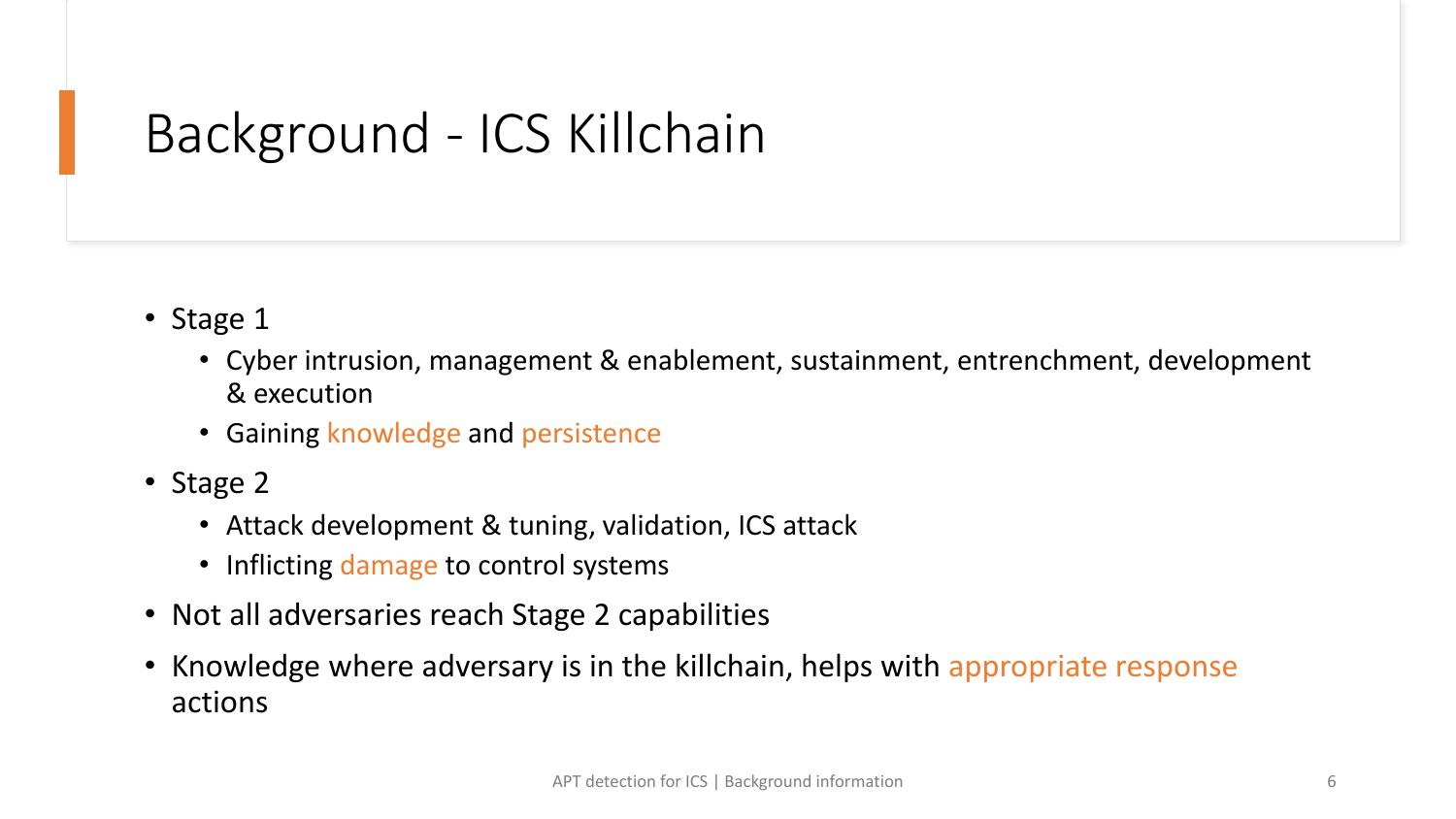# Manufacturing testbed

- IC4 Industrial Control & Communication Competence Center
- Fictile tile manufacturing
- 3 industrial segments, 1 IT
- PLCs, HMIs, industrial routers etc.
	- Siemens, Phoenix, Beckhoff, Rockwell etc.

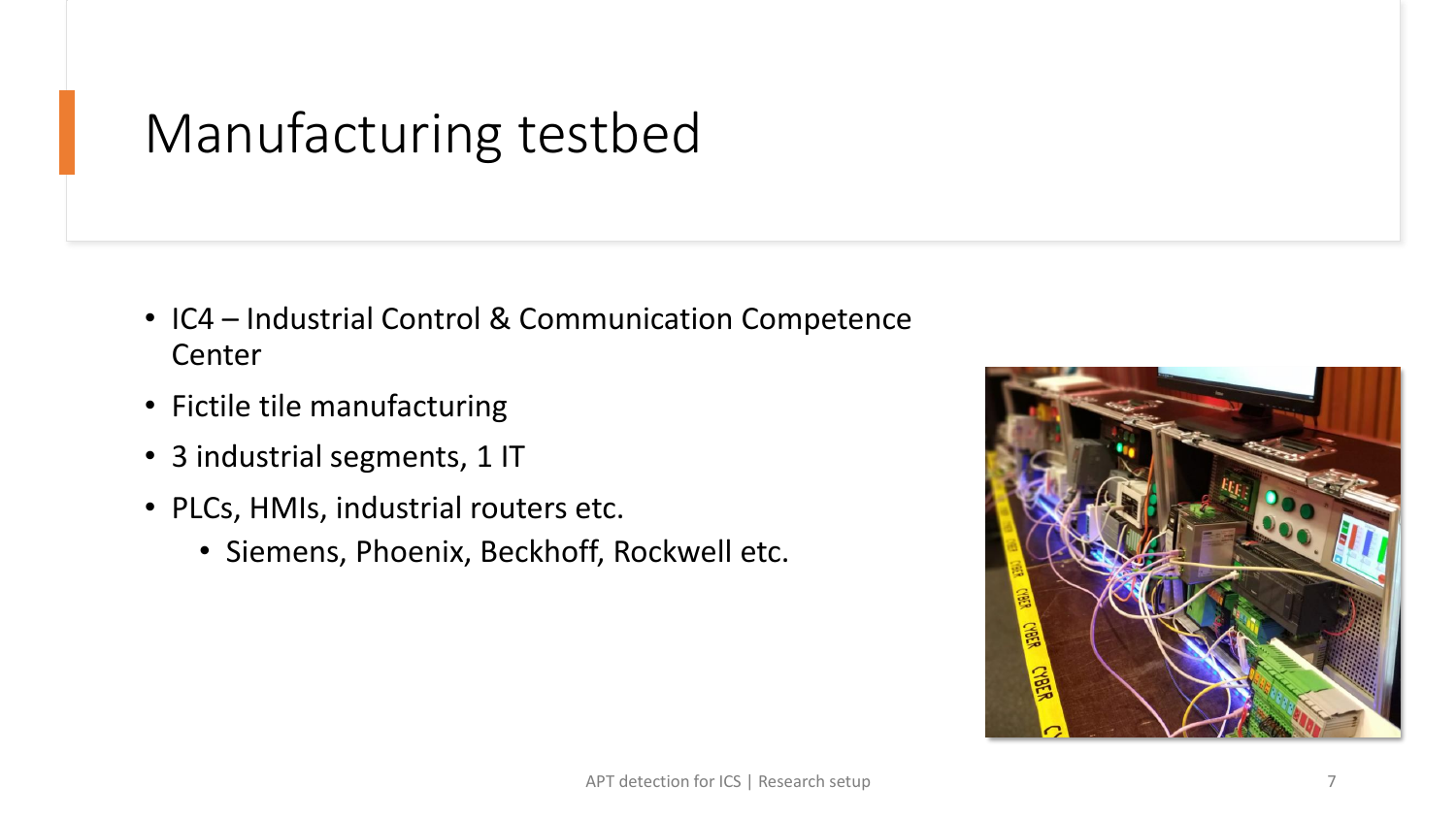### Datasets collected from the testbed

- Baseline pcap:
	- Getting familiar with ICS protocols
	- Used for creating the PoC and testing
- Adversary techniques pcap:
	- Using IC4 scripts
	- 12 techniques, 7 tactics
- Unbalanced data set
	- Many normal events (regular traffic)

| Action                       | Technique                                                                      |  |
|------------------------------|--------------------------------------------------------------------------------|--|
| ARP spoofing                 | MiTM                                                                           |  |
| Establishing SSH<br>session  | Command Line Interface                                                         |  |
| Establishing RDP<br>session  | Command Line Interface                                                         |  |
| Altering outputs             | Change Program State                                                           |  |
| Altering memory              | Change Program State                                                           |  |
| Uploading<br>executable file | Module Firmware, System Firmware, Remote<br>File Copy                          |  |
| Stop/start CPU PLC           | Utilize/Change Program Mode                                                    |  |
| TCP scan                     | Network scanning                                                               |  |
| WannaCry                     | Exploitation of Remote Services, External<br>Remote Services, Remote File Copy |  |
| Device Scanning              | Collection                                                                     |  |
| DNS tunneling                | Command and control                                                            |  |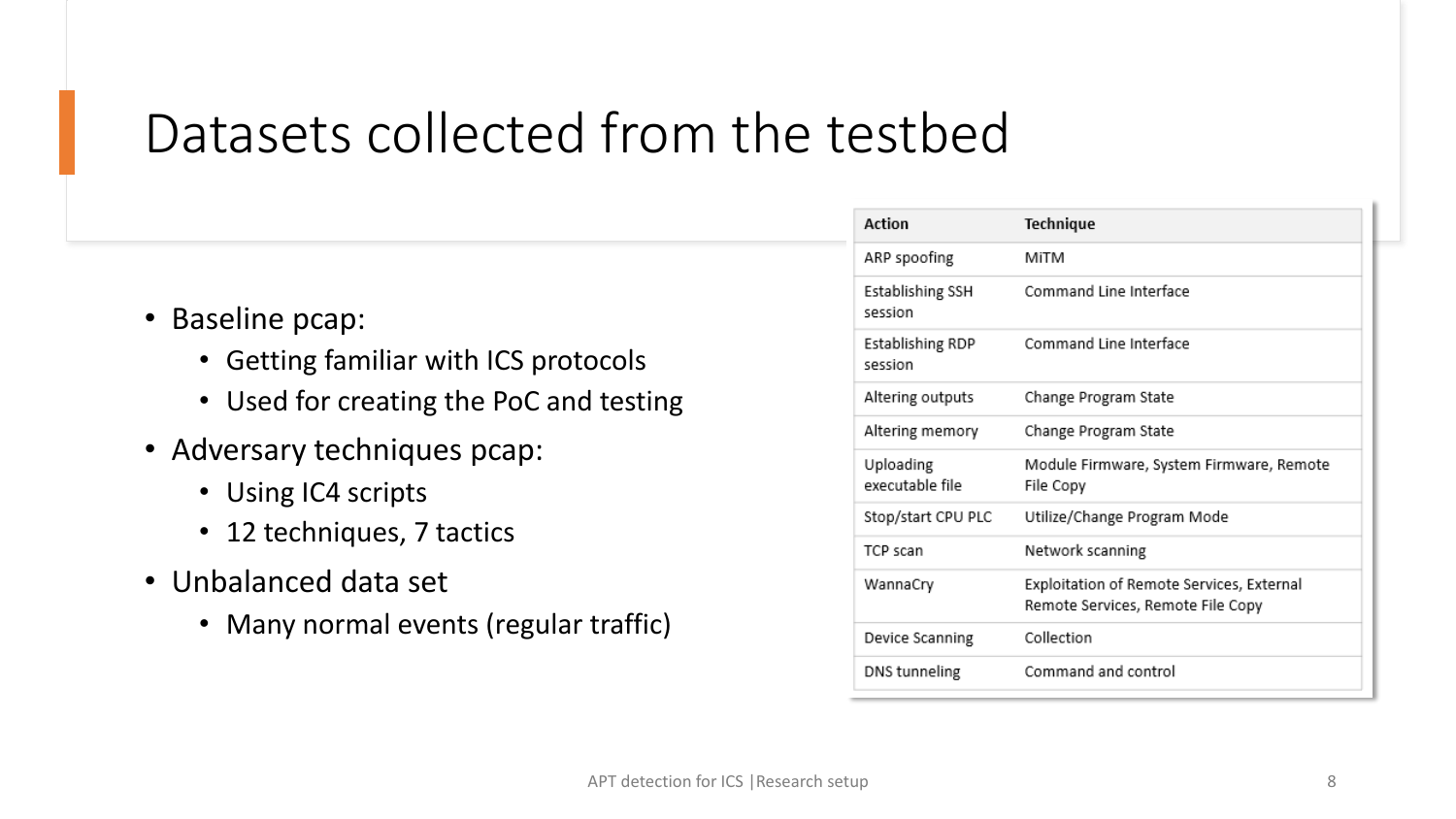# S7comm

- Siemens proprietary protocol
- Used for PLC programming, exchanging data between devices
	- Standard version ID 0x32, new version ID 0x72
- Interaction with devices with function codes in S7comm Data
	- Read/write
	- Stop/start
	- Upload/download

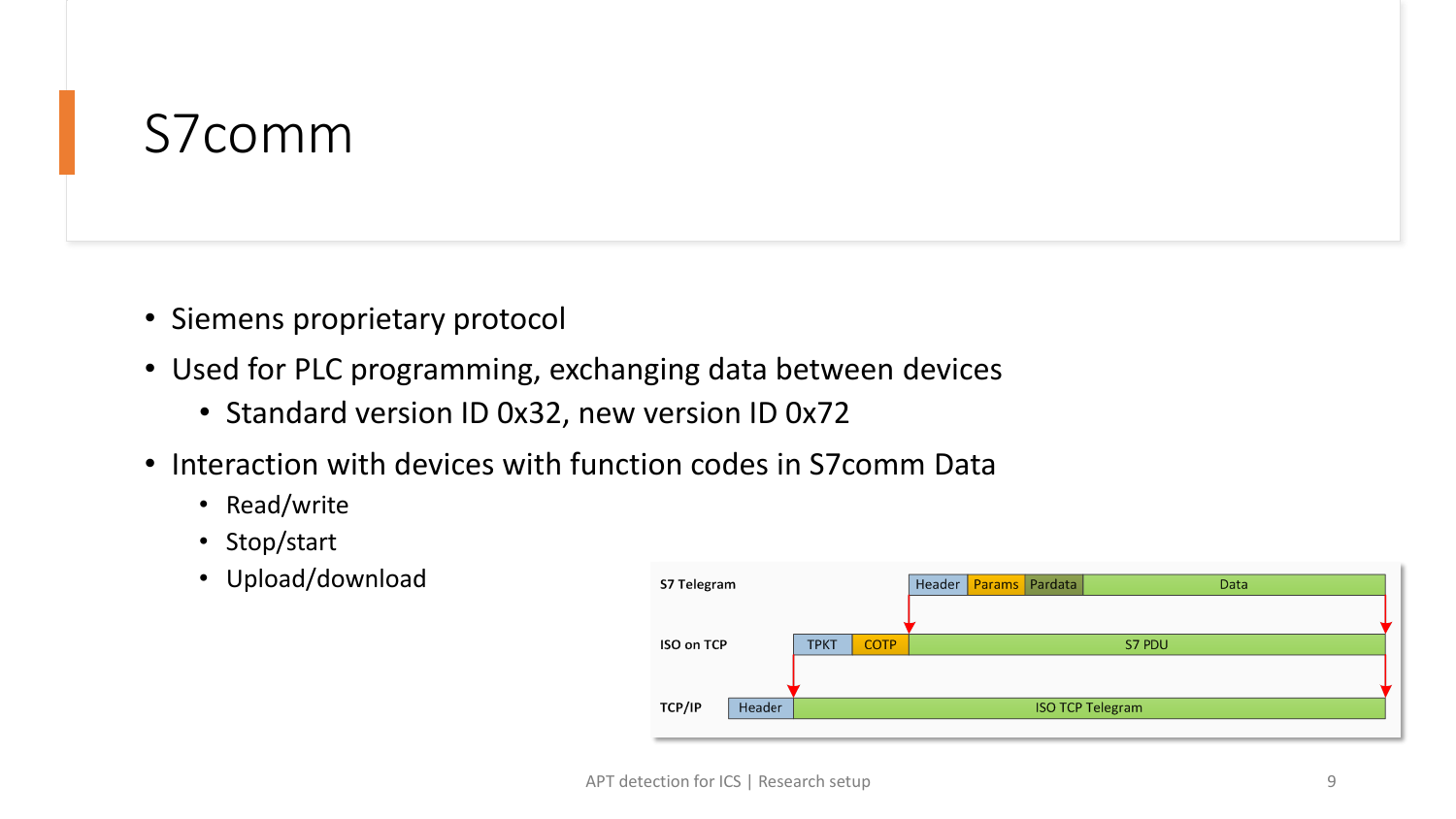# Proof of Concept application

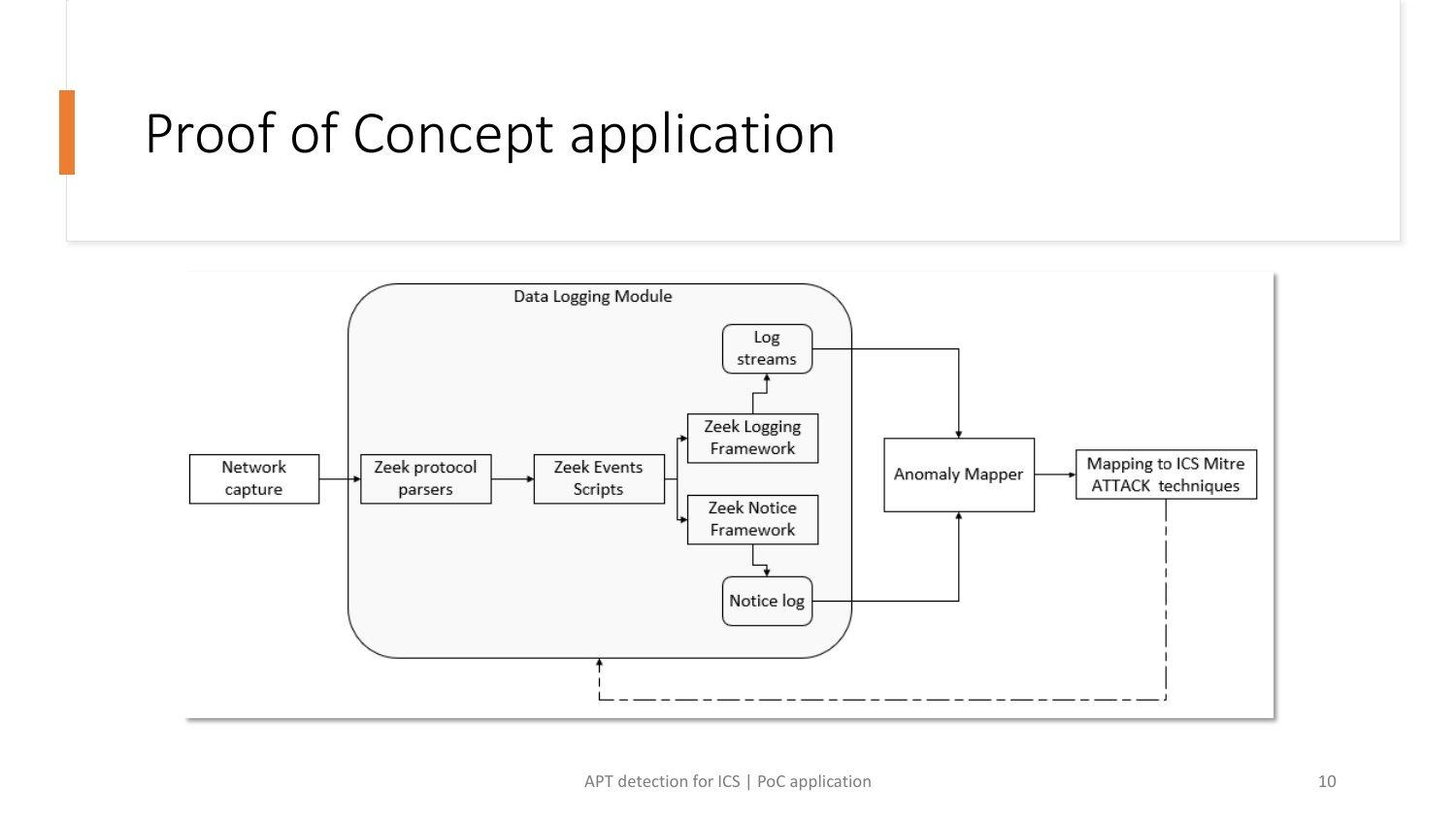# Zeek (formerly Bro)

- Open-source network security traffic analyzer
- Inspects all traffic for signs of suspicious activity
- Wide protocol base support by default
	- Some ICS protocol parsers
- No hard coded analysis
- Scripting language allows for customization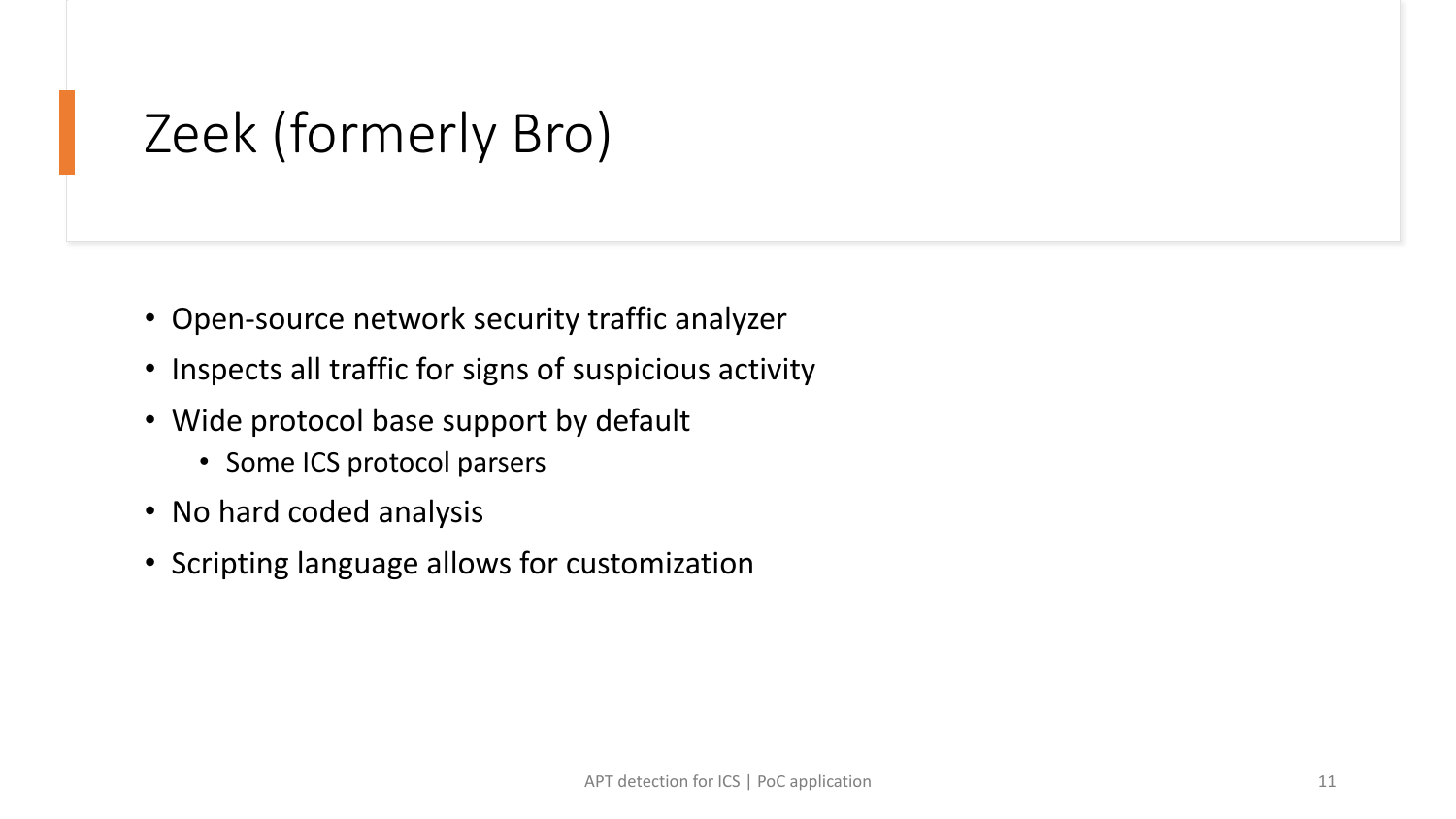# Data Logging Module

- Protocol parsers:
	- Zeek common protocol parsers
	- ZKG plugins for ICS protocols (S7comm)
- Custom Zeek event scripts:
	- Save extra data while parsing pcap
	- Raising notices (alerts)

```
"ts": 1593265918.13298.
"uid": "Cc9Xcz23lSoBMOcFt4",
"id.orig h": "10.20.20.22",
"id.orig p": 37512,
"id.resp_h": "10.20.2.10",
"id.resp p": 102.
"proto": "tcp",
"note": "S7CommLogging::IsoCotp",
"msg": "An ISO COTP command has been issued (208)
        from 10.20.20.22 to 10.20.2.10.",
"src": "10.20.20.22",
"dst": "10.20.2.10",
"p": 102,
"actions": [
    "Notice:: ACTION_LOG"
"suppress for": 3600
```
#### Example entry in notice.log file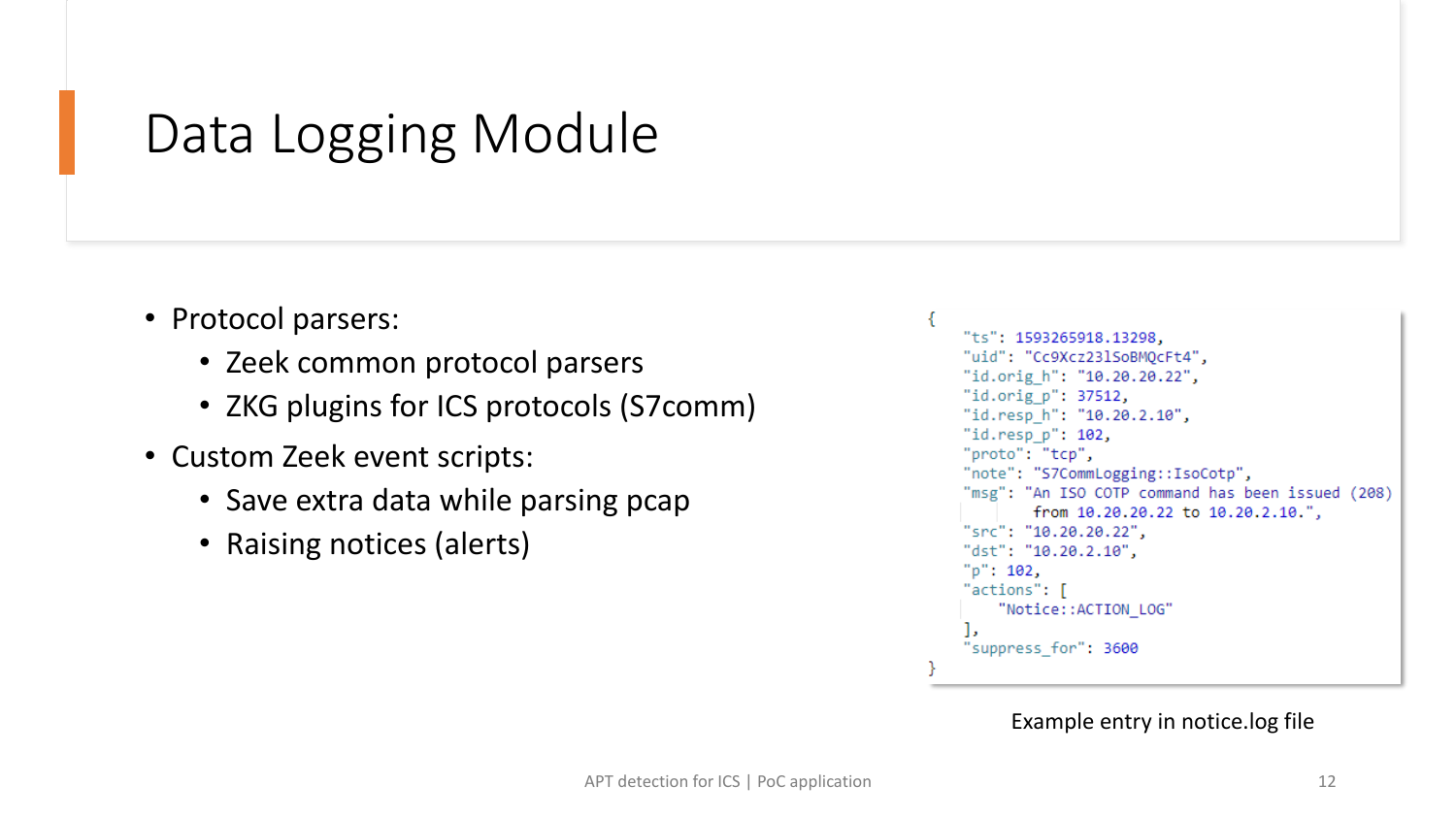# Examples of custom Zeek scripts

- ICS protocols
- Portable executable
- Scanning
- MiTM
- Remote file copy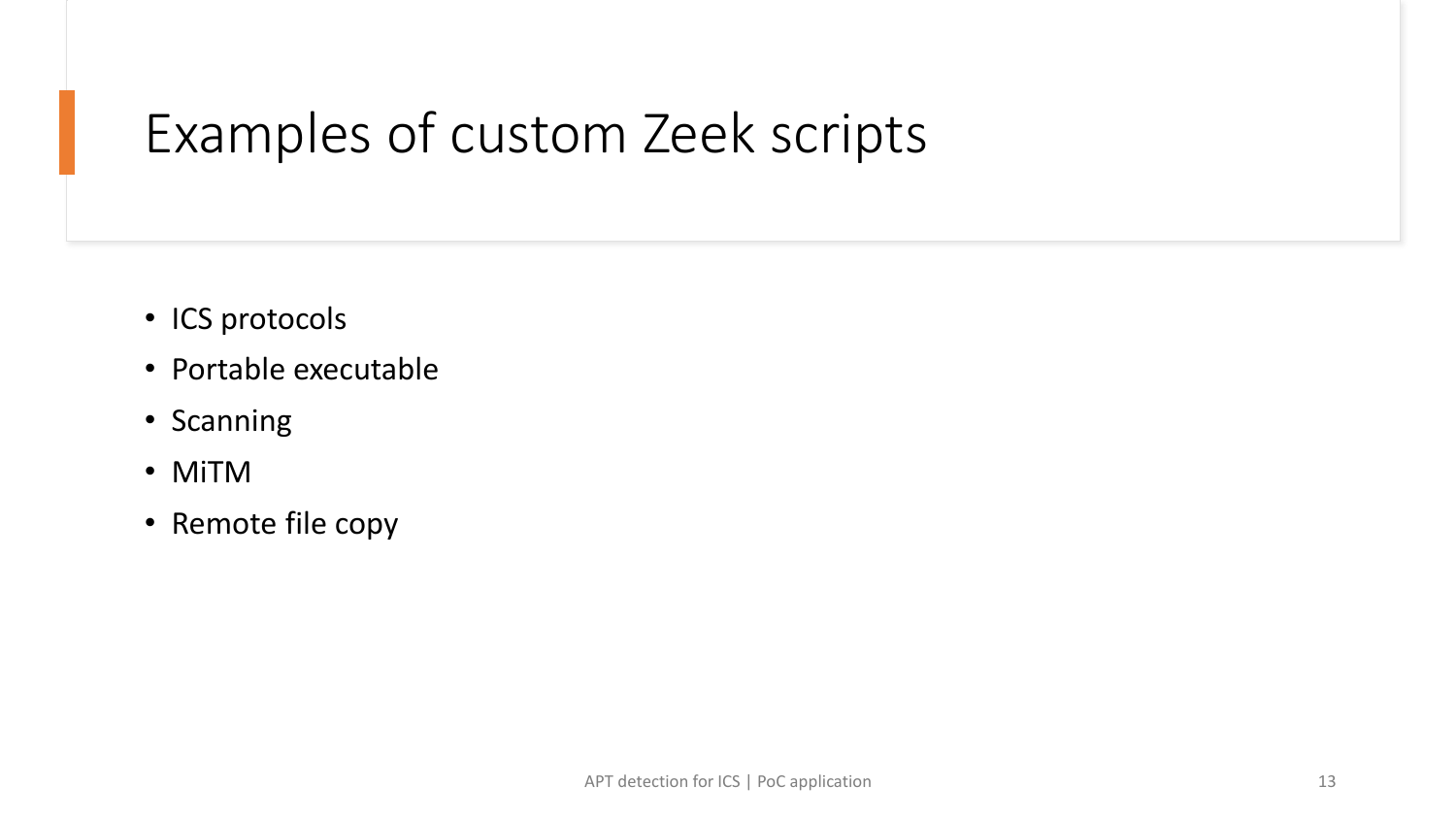# Anomaly Mapper

- ASP.NET Core
- JSON output from Data Logging Module
- Combines notice.log and other logs
	- Same UID and timestamp
- Set of rules to eliminate falsepositives

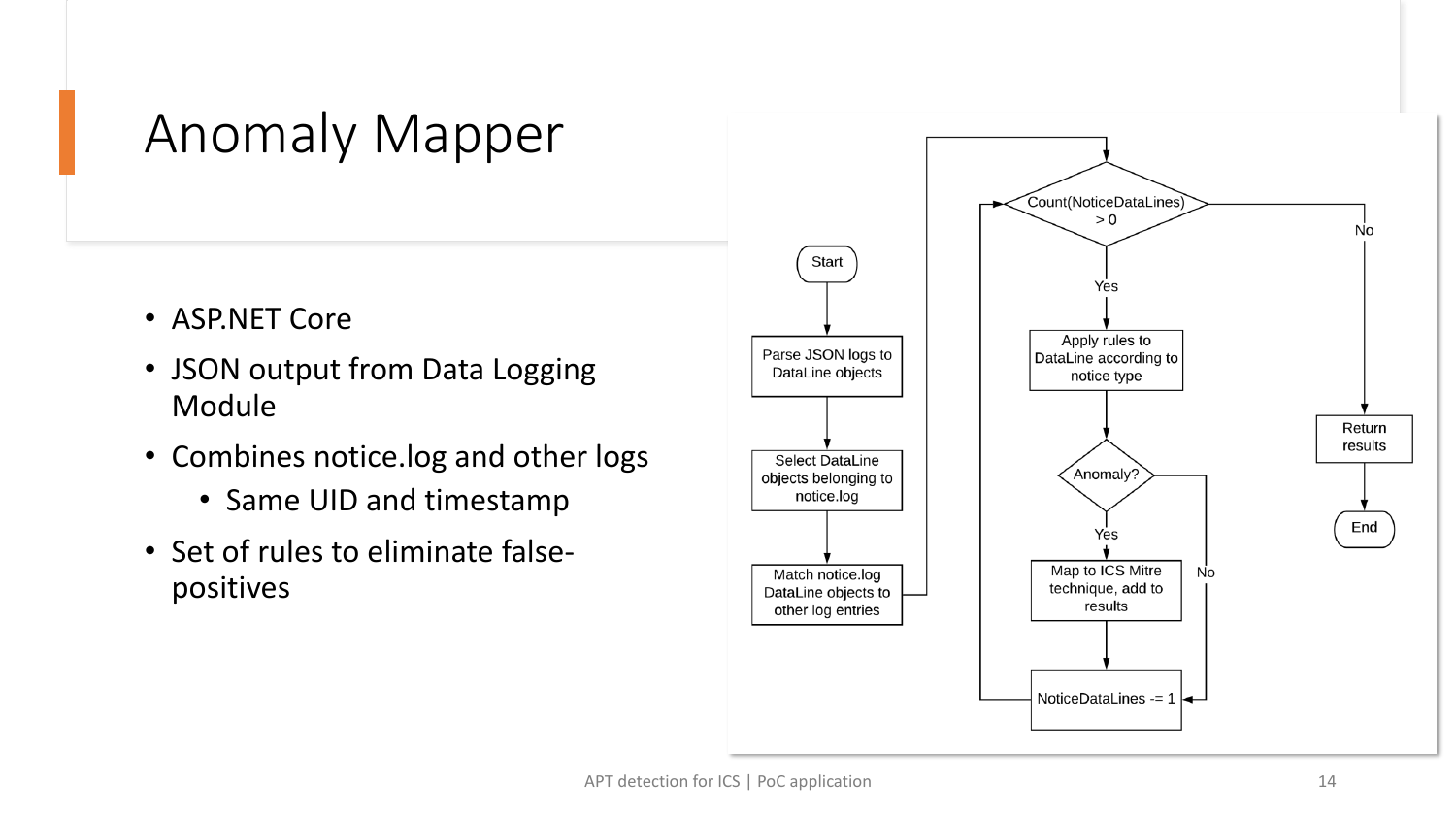### Anomaly Mapper output

- Anomalies are mapped to techniques from ICS Mitre ATT&CK
	- Some anomalies can be mapped to several techniques
- Human factor (analyst) makes the information actionable

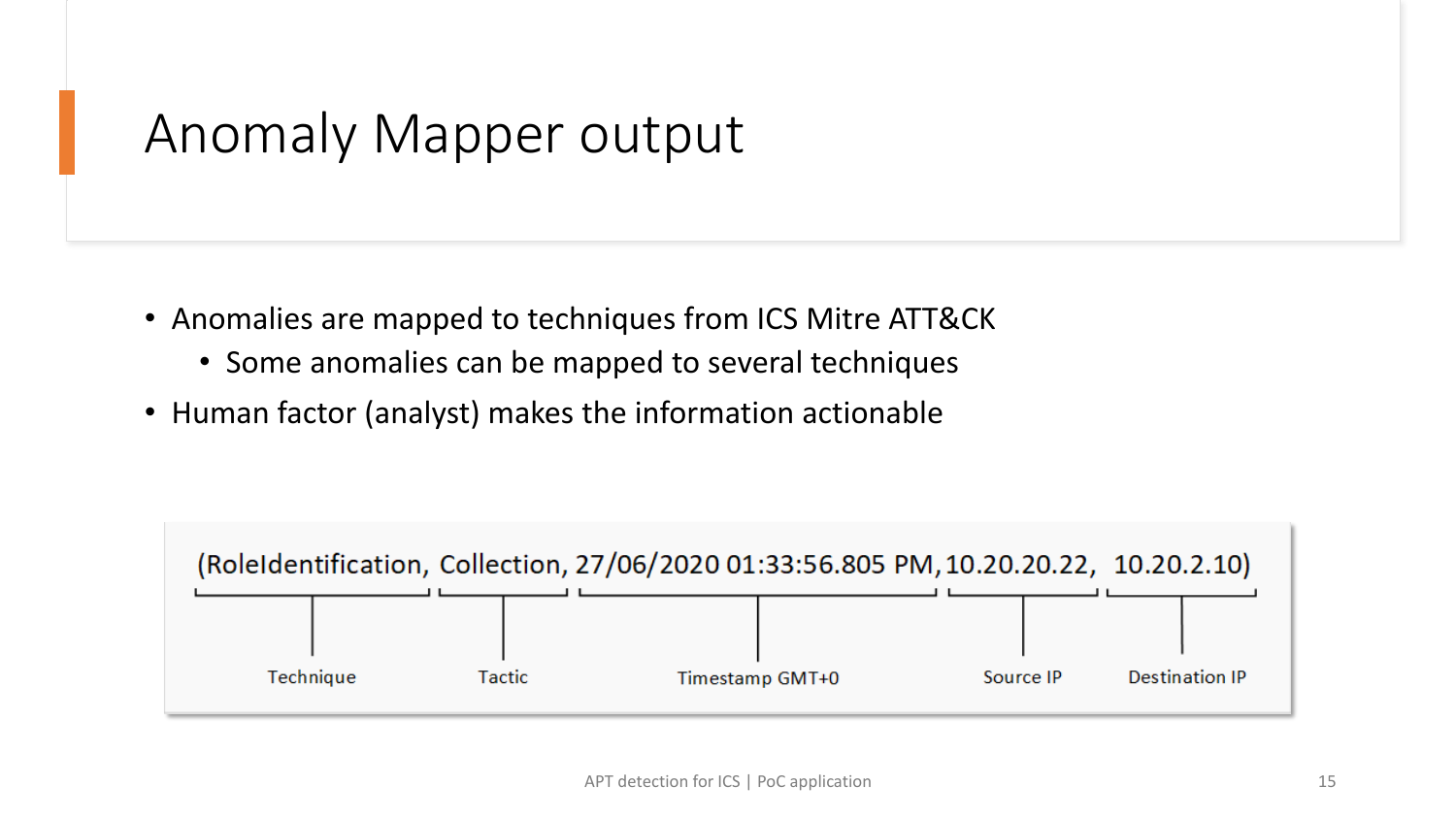# Results – spotting the techniques

- PoC tested on manufacturing dataset
- 10 out of 12 techniques spotted
- 2 techniques not detected:
	- WannaCry did not generate any network traffic
	- Stop/start CPU not parsed as S7comm Data
	- S7comm Plus command used, no parsers available

| Technique                 | <b>Detected</b> |
|---------------------------|-----------------|
| ARP spoofing              | Yes             |
| Establishing SSH session  | Yes             |
| Establishing RDP session  | Yes             |
| Altering outputs          | Yes             |
| Altering memory           | Yes             |
| Uploading executable file | Yes             |
| Stop/start CPU PLC        | No              |
| TCP scan                  | Yes             |
| WannaCry                  | No              |
| Device Scanning           | Yes             |
| DNS tunneling             | Yes             |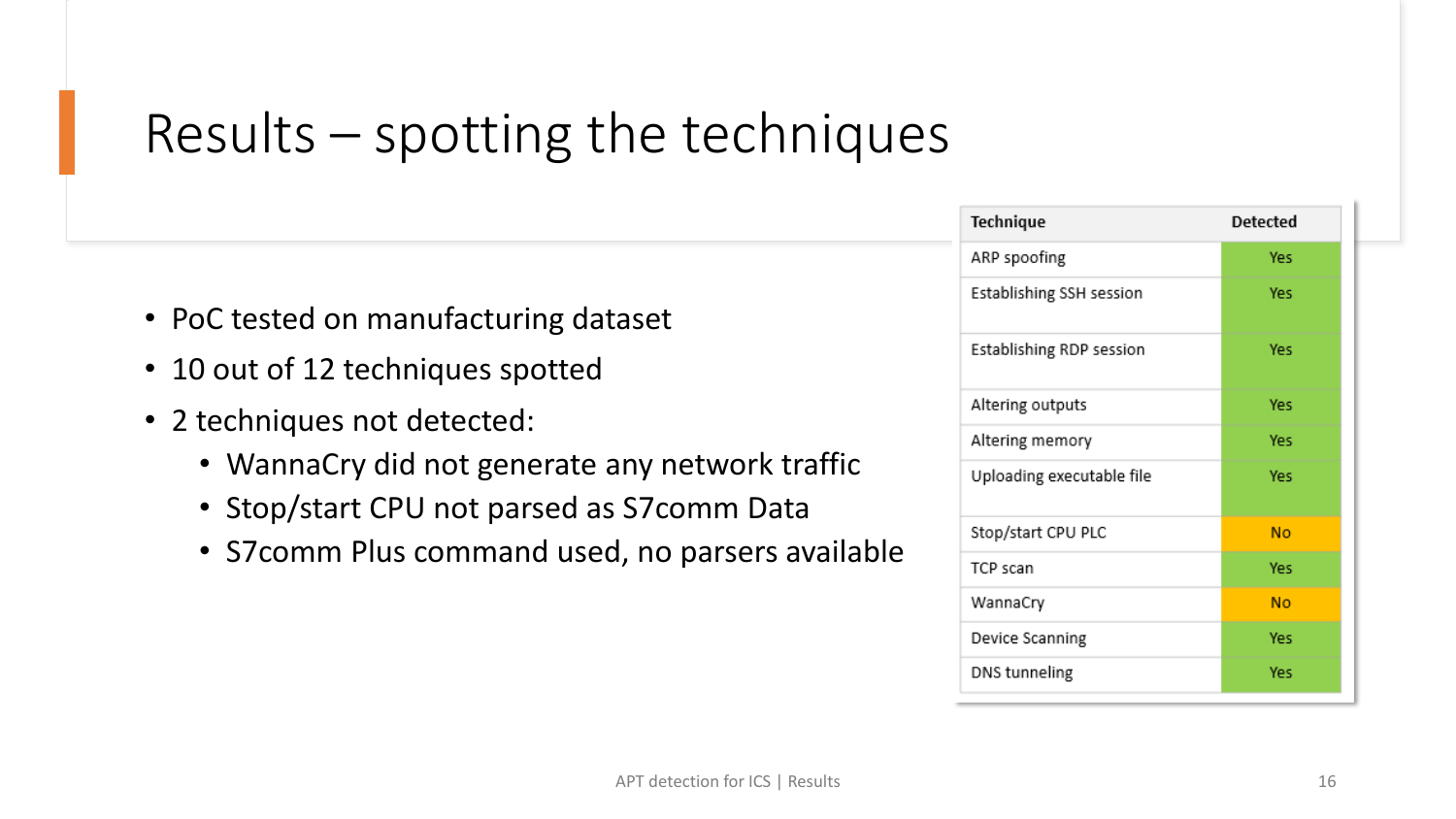# Results – confusion matrix

- 160 techniques, 115 true positive, 45 false positives
- Positive Predictive Value (precision)
	- Chance that an event picked up by our tool is an actual anomaly
	- PPV  $\sim 0.72$
- True Positive Rate (sensitivity)
	- Chance that an anomaly is picked up by our tool and marked as an anomaly
	- TPR  $\sim 0.94$

|           |                  |         | Actual  |  |
|-----------|------------------|---------|---------|--|
|           | Total population | Anomaly | Regular |  |
| Predicted | Anomaly          | 115     | 45      |  |
|           | Regular          |         | N/A     |  |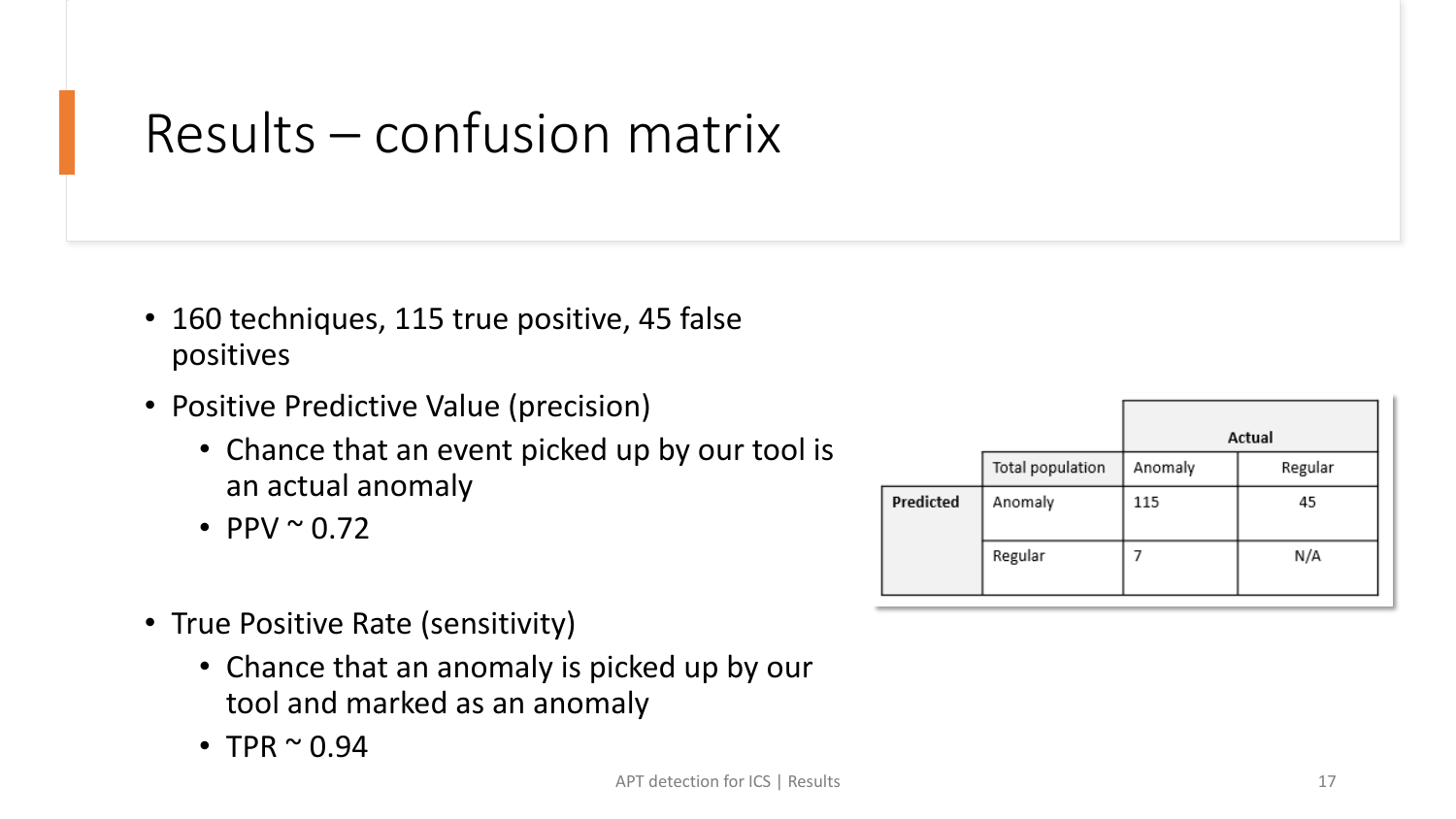# Results – mapping techniques to ICS Killchain

- Network-based techniques mapped to ICS Killchain
- Simulated techniques:
	- Stage 1: Management & Enablement (C2)
	- Stage 1: Sustainment, entrenchment, development & execution (Act)
	- Stage 2: ICS Attack (Install/Modify, Attack)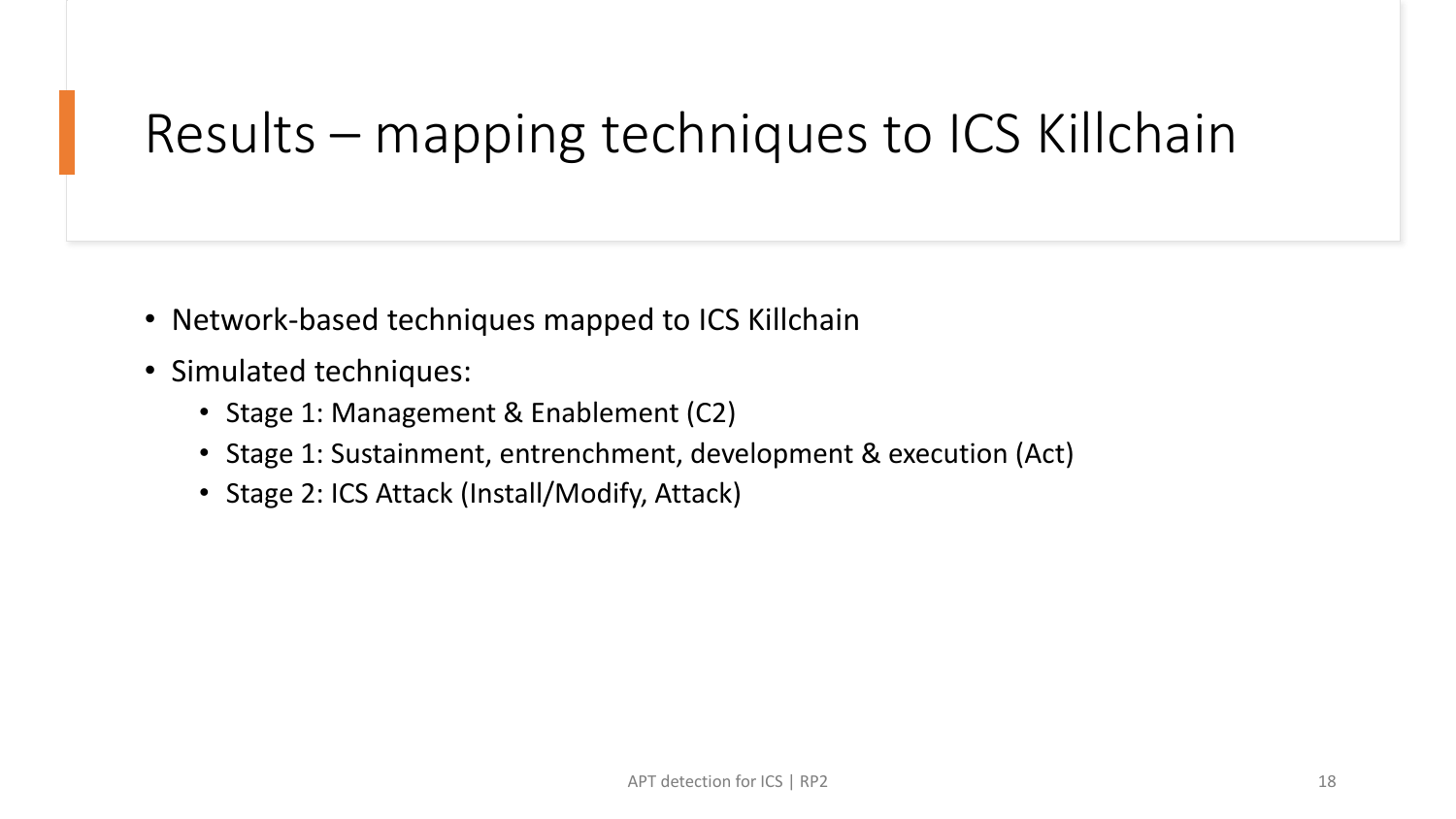# Conclusions

How can network analysis be used to discover the potential presence of Advanced Persistent Threats (APT) in Industrial Control Systems (ICS)?

- PoC performs well in not missing anomalies (low ratio of false negatives)
	- Ratio of false positives should be improved
	- Additional tuning of the PoC is necessary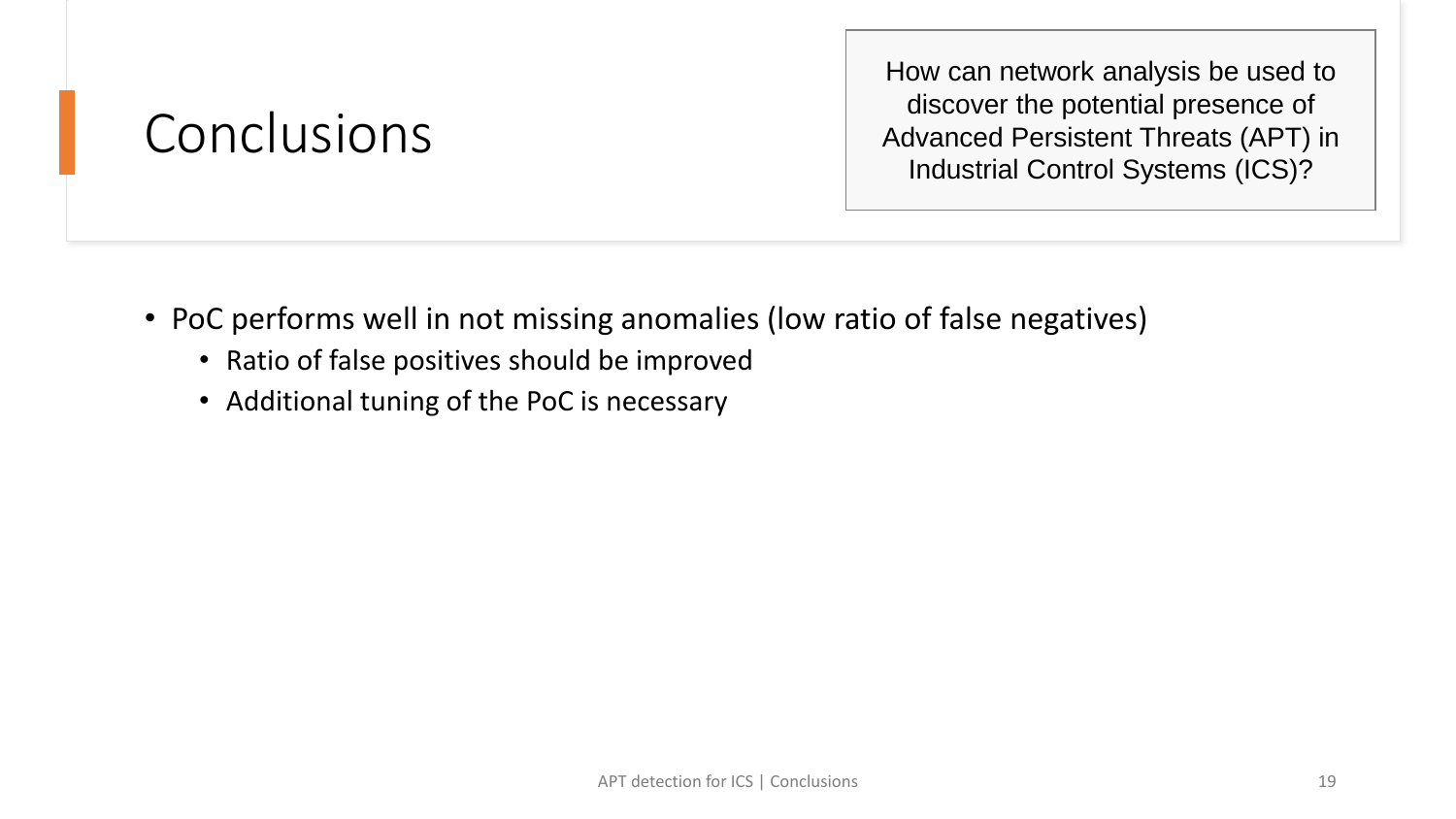# Conclusions cont.

How can network analysis be used to discover the potential presence of Advanced Persistent Threats (APT) in Industrial Control Systems (ICS)?

- Mapping anomalies to techniques based on information in ICS Mitre
	- Techniques of APTs provides insights into goals of adversaries
	- Allows defenders to focus on specific defenses
	- Limitation only known techniques from publicly disclosed incident reports
- Stages of ICS Killchain put techniques into perspective
	- ICS Mitre tactics are not sequential
	- Layer of abstraction, sequence of adversary techniques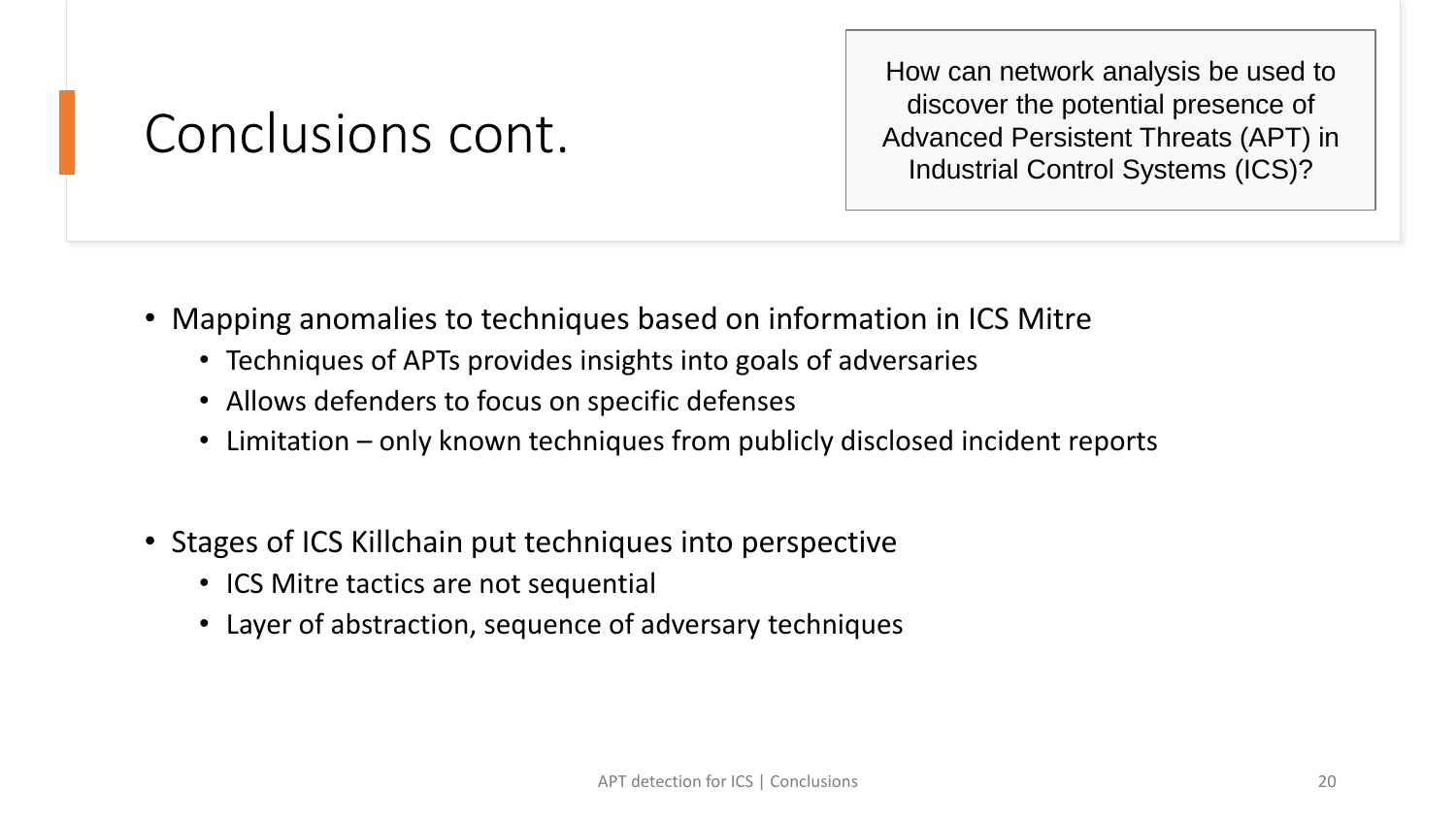### Future work

- Support for other ICS protocols
	- E.g. S7Comm Plus, EtherCAT, ProfiNET
- Further testing with other techniques from ICS Mitre
	- Rule enhancement
	- Host-based techniques
- Evaluation on other industrial environments